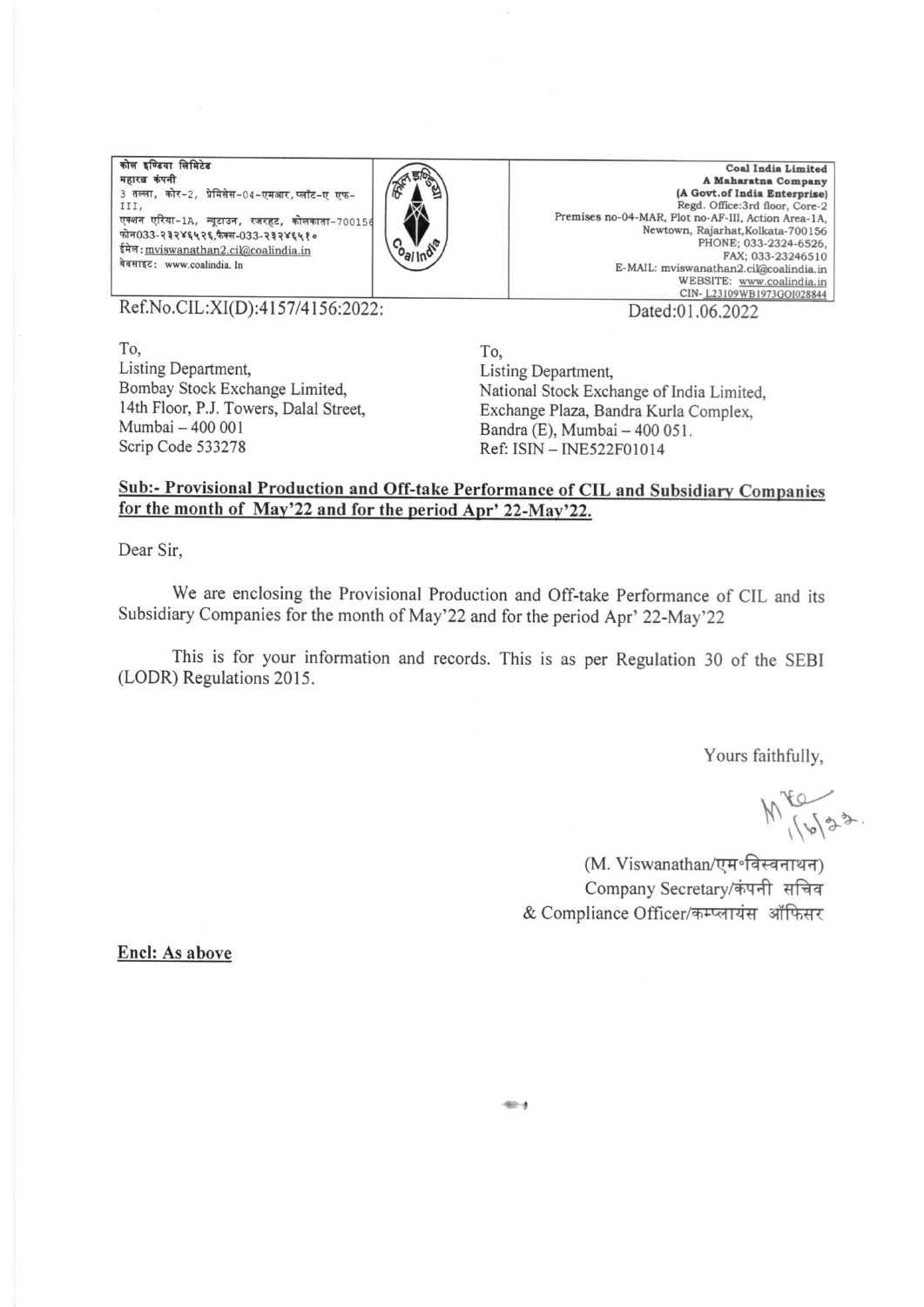| कोल इण्डिया लिमिटेड<br>महारत्न कंपनी<br>3 तल्ला, कोर-2, प्रेमिसेस-04-एमआर,प्लॉट-ए एफ-<br>III,<br>एक्शन एरिया-1A, न्यूटाउन, रजरहट, कोलकाता-700156<br>फोन033-२३२४६५२६,फैक्स-033-२३२४६५१०<br>ईमेल: mviswanathan2.cil@coalindia.in<br>वेबसाइट: www.coalindia. In |                               | <b>Coal India Limited</b><br>A Maharatna Company<br>(A Govt.of India Enterprise)<br>Regd. Office:3rd floor, Core-2<br>Premises no-04-MAR, Plot no-AF-III, Action Area-1A,<br>Newtown, Rajarhat, Kolkata-700156<br>PHONE; 033-2324-6526. |
|--------------------------------------------------------------------------------------------------------------------------------------------------------------------------------------------------------------------------------------------------------------|-------------------------------|-----------------------------------------------------------------------------------------------------------------------------------------------------------------------------------------------------------------------------------------|
|                                                                                                                                                                                                                                                              | $v_{\theta}$ /10 <sup>0</sup> | FAX; 033-23246510<br>E-MAIL: mviswanathan2.cil@coalindia.in<br>WEBSITE: www.coalindia.in<br>CIN-L23109WB1973GOI028844                                                                                                                   |

 $\frac{1}{2}$ 

| Submission of Information under Regulations 30 of SEBI(LODR) Regulations 2015 |                                                             |                               |  |  |
|-------------------------------------------------------------------------------|-------------------------------------------------------------|-------------------------------|--|--|
| Name of Company:                                                              | <b>COAL INDIA LIMITED</b>                                   |                               |  |  |
| CIL No.                                                                       | L23109WB1973GOI028844                                       |                               |  |  |
| <b>ISIN of Company</b>                                                        | INE522F01014                                                |                               |  |  |
| <b>Registered office Address</b>                                              | 3rd Floor, Core-2 Premises no-04 MAR, Plot no-AFIII, Action |                               |  |  |
|                                                                               | Area-1A, Newtown, Rajarhat, Kolkata-700156                  |                               |  |  |
| Name of the Company Secretary/ Compliance Officer                             | Shri M. Viswanathan                                         |                               |  |  |
| Telephone No.                                                                 | 033-23246526                                                | Fax. No.<br>033-23246510      |  |  |
| e-mail id                                                                     | complianceofficer.cil@coalindia.in                          |                               |  |  |
| Details of the information/ Disclosure:                                       |                                                             |                               |  |  |
| <b>Information in Brief</b>                                                   | Provisional Production and Offtake Performance of CIL and   |                               |  |  |
|                                                                               | Subsidiary Companies for the month of May' 22 and for the   |                               |  |  |
|                                                                               | period Apr' 22-May'22.                                      |                               |  |  |
| Whether the information relates to the action by the                          | <b>ACTION BY THE COMPANY</b>                                |                               |  |  |
| company or it relates to the action by a third party                          |                                                             |                               |  |  |
| When did the company come in possession of the                                | 01.06.2022                                                  |                               |  |  |
| information                                                                   |                                                             |                               |  |  |
| Whether the information has been shared with any                              | <b>NO</b>                                                   |                               |  |  |
| entity before submission to the Exchange, if yes, reason                      |                                                             |                               |  |  |
| for doing so.                                                                 |                                                             |                               |  |  |
| If the Information has material impact on the company,                        | Kind of Impact viz. profitability/                          | PROFITABILITY                 |  |  |
| then                                                                          | Assets/Liability/contingent                                 |                               |  |  |
|                                                                               | liability/ Reputation etc.(please                           |                               |  |  |
|                                                                               | specify)                                                    |                               |  |  |
|                                                                               | Type of Impact (Positive/                                   |                               |  |  |
|                                                                               | Negative)                                                   |                               |  |  |
|                                                                               | Period of the impact                                        | $\overline{\phantom{a}}$      |  |  |
|                                                                               | Quantification of financial                                 |                               |  |  |
|                                                                               | impact                                                      |                               |  |  |
|                                                                               | Breakup of Financial impact                                 |                               |  |  |
|                                                                               | over the period of impact                                   |                               |  |  |
|                                                                               |                                                             |                               |  |  |
|                                                                               |                                                             |                               |  |  |
|                                                                               | If quantification of financial                              | Accounts are prepared at      |  |  |
|                                                                               | impact is not possible, reason                              | Quarterly Intervals as        |  |  |
|                                                                               | for the same.                                               | required under                |  |  |
|                                                                               |                                                             | Regulation 33 of              |  |  |
|                                                                               |                                                             | <b>SEBI(LODR) Regulations</b> |  |  |
|                                                                               |                                                             | 2015 and hence unable         |  |  |
|                                                                               |                                                             | to comment on the             |  |  |
|                                                                               |                                                             | Financial Impact of           |  |  |
|                                                                               |                                                             | Production & offtake for      |  |  |
| If the information does not have material impact on the                       |                                                             | a particular month.           |  |  |
| company then basis of such belief of the company                              |                                                             |                               |  |  |
|                                                                               |                                                             |                               |  |  |

 $\mathcal{S}$ p

Company Secretary

Encl: Annexure A